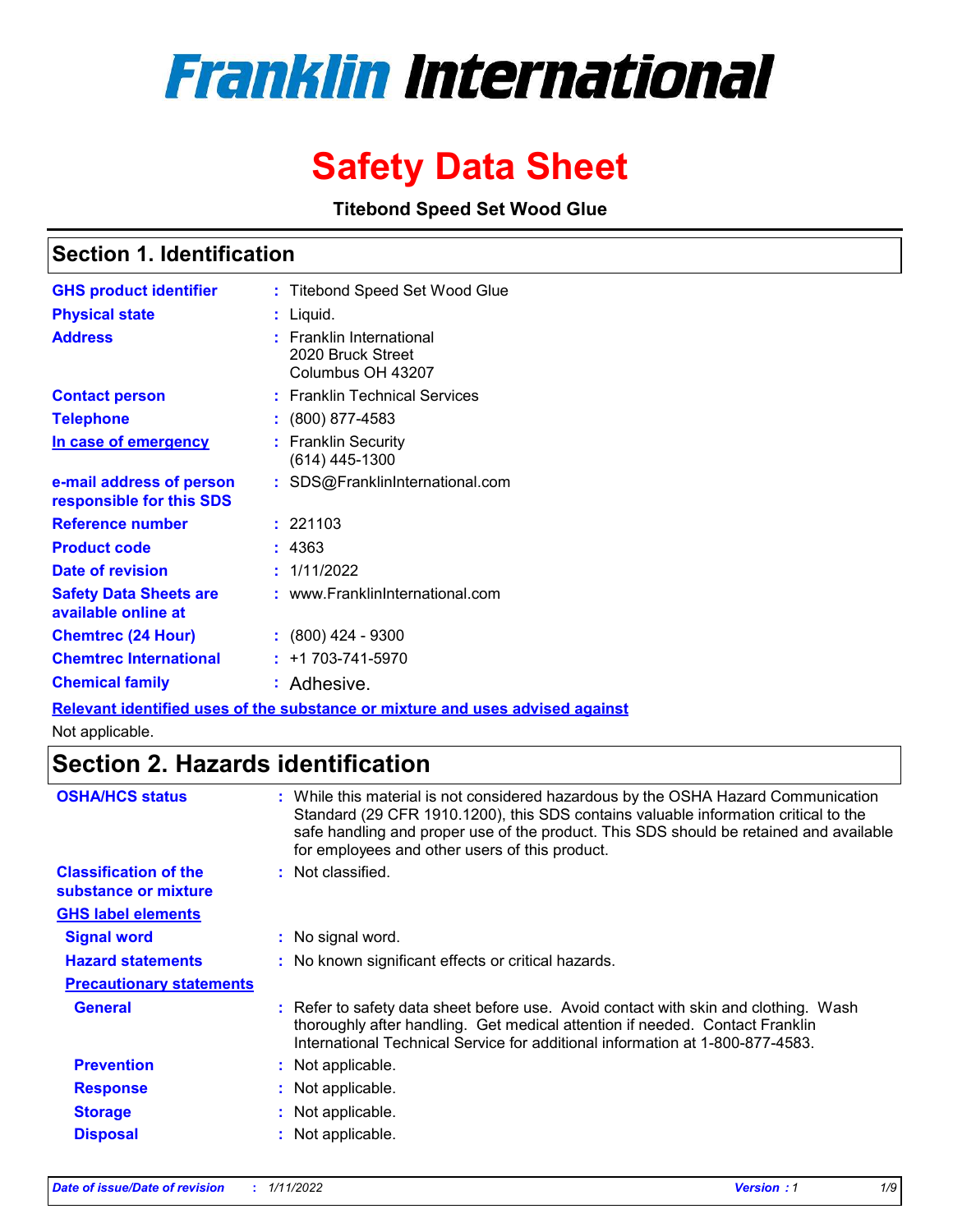### **Section 2. Hazards identification**

**Hazards not otherwise classified**

**:** None known.

### **Section 3. Composition/information on ingredients**

#### **Substance/mixture :** Mixture

Any concentration shown as a range is to protect confidentiality or is due to batch variation.

**There are no ingredients present which, within the current knowledge of the supplier and in the concentrations applicable, are classified as hazardous to health or the environment and hence require reporting in this section. Occupational exposure limits, if available, are listed in Section 8.**

### **Section 4. First aid measures**

#### **Description of necessary first aid measures**

| <b>Eye contact</b>                                 |  | : Immediately flush eyes with plenty of water, occasionally lifting the upper and lower<br>eyelids. Check for and remove any contact lenses. Get medical attention if irritation<br>occurs.                                                                                                                                                    |  |
|----------------------------------------------------|--|------------------------------------------------------------------------------------------------------------------------------------------------------------------------------------------------------------------------------------------------------------------------------------------------------------------------------------------------|--|
| <b>Inhalation</b>                                  |  | : Remove victim to fresh air and keep at rest in a position comfortable for breathing. Get<br>medical attention if needed.                                                                                                                                                                                                                     |  |
| <b>Skin contact</b>                                |  | : Flush contaminated skin with plenty of water. Remove contaminated clothing and<br>shoes. Get medical attention if needed.                                                                                                                                                                                                                    |  |
| <b>Ingestion</b>                                   |  | : Wash out mouth with water. Remove victim to fresh air and keep at rest in a position<br>comfortable for breathing. If material has been swallowed and the exposed person is<br>conscious, give small quantities of water to drink. Do not induce vomiting unless<br>directed to do so by medical personnel. Get medical attention if needed. |  |
| Most important symptoms/effects, acute and delayed |  |                                                                                                                                                                                                                                                                                                                                                |  |
| <b>Potential acute health effects</b>              |  |                                                                                                                                                                                                                                                                                                                                                |  |
| <b>Eye contact</b>                                 |  | : This product may irritate eyes upon contact.                                                                                                                                                                                                                                                                                                 |  |
| <b>Inhalation</b>                                  |  | : No known significant effects or critical hazards.                                                                                                                                                                                                                                                                                            |  |
| <b>Skin contact</b>                                |  | : No known significant effects or critical hazards.                                                                                                                                                                                                                                                                                            |  |
| <b>Ingestion</b>                                   |  | : No known significant effects or critical hazards.                                                                                                                                                                                                                                                                                            |  |
| <b>Over-exposure signs/symptoms</b>                |  |                                                                                                                                                                                                                                                                                                                                                |  |
| <b>Eye contact</b>                                 |  | : No specific data.                                                                                                                                                                                                                                                                                                                            |  |
| <b>Inhalation</b>                                  |  | : No specific data.                                                                                                                                                                                                                                                                                                                            |  |
| <b>Skin contact</b>                                |  | : No specific data.                                                                                                                                                                                                                                                                                                                            |  |
| <b>Ingestion</b>                                   |  | : No specific data.                                                                                                                                                                                                                                                                                                                            |  |
|                                                    |  | Indication of immediate medical attention and special treatment needed, if necessary                                                                                                                                                                                                                                                           |  |
| <b>Notes to physician</b>                          |  | : Treat symptomatically. Contact poison treatment specialist immediately if large<br>quantities have been ingested or inhaled.                                                                                                                                                                                                                 |  |
| <b>Specific treatments</b>                         |  | : No specific treatment.                                                                                                                                                                                                                                                                                                                       |  |
| <b>Protection of first-aiders</b>                  |  | : No action shall be taken involving any personal risk or without suitable training.                                                                                                                                                                                                                                                           |  |
| See toxicological information (Section 11)         |  |                                                                                                                                                                                                                                                                                                                                                |  |

### **Section 5. Fire-fighting measures**

| <b>Extinguishing media</b>                           |                                                                                       |                          |
|------------------------------------------------------|---------------------------------------------------------------------------------------|--------------------------|
| <b>Suitable extinguishing</b><br>media               | : Use an extinguishing agent suitable for the surrounding fire.                       |                          |
| <b>Unsuitable extinguishing</b><br>media             | : None known.                                                                         |                          |
| <b>Specific hazards arising</b><br>from the chemical | : In a fire or if heated, a pressure increase will occur and the container may burst. |                          |
| Date of issue/Date of revision                       | : 1/11/2022                                                                           | 2/9<br><b>Version: 1</b> |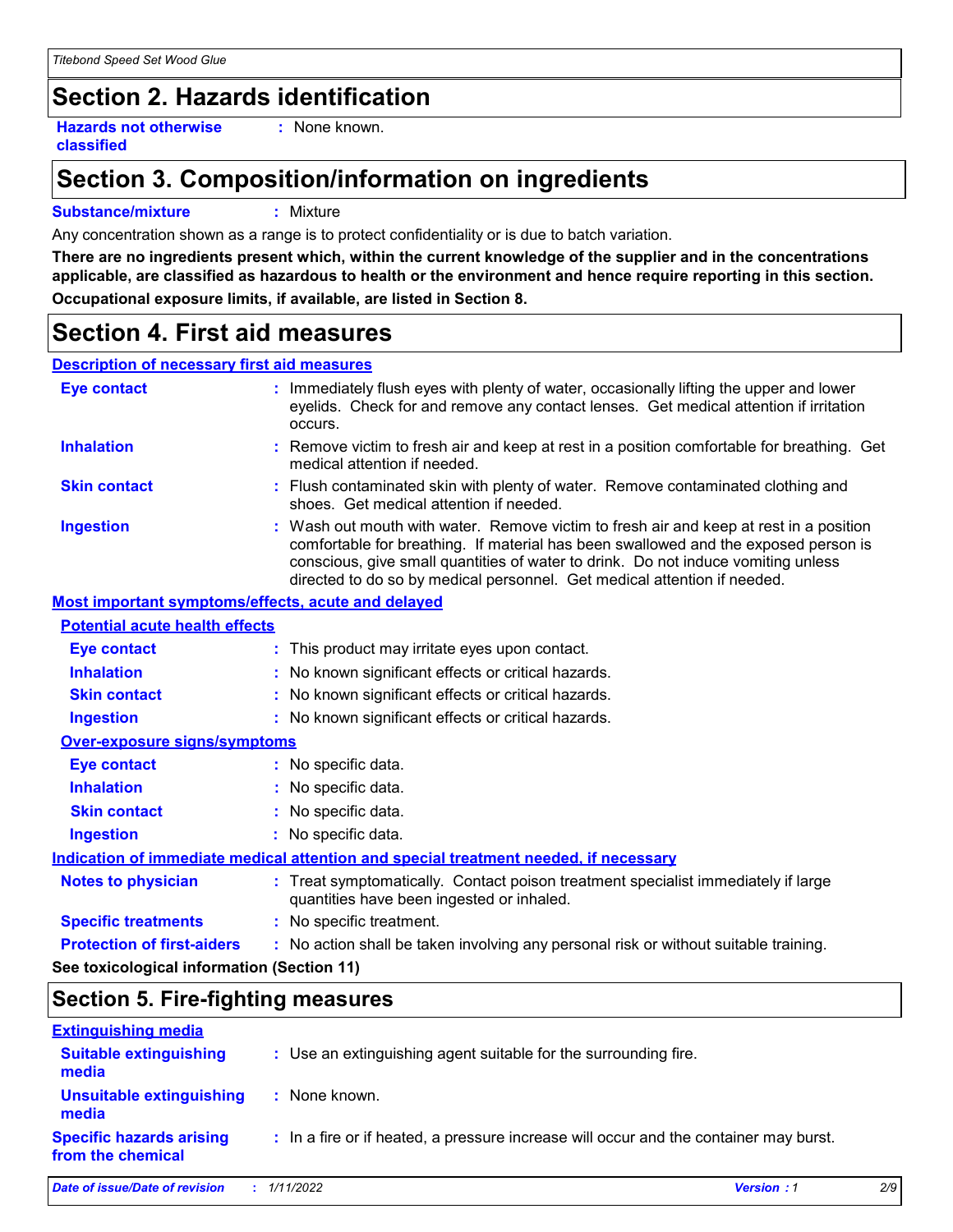### **Section 5. Fire-fighting measures**

| <b>Hazardous thermal</b><br>decomposition products       | : Decomposition products may include the following materials:<br>carbon dioxide<br>carbon monoxide                                                                                                  |
|----------------------------------------------------------|-----------------------------------------------------------------------------------------------------------------------------------------------------------------------------------------------------|
| <b>Special protective actions</b><br>for fire-fighters   | : Promptly isolate the scene by removing all persons from the vicinity of the incident if<br>there is a fire. No action shall be taken involving any personal risk or without suitable<br>training. |
| <b>Special protective</b><br>equipment for fire-fighters | : Fire-fighters should wear appropriate protective equipment and self-contained breathing<br>apparatus (SCBA) with a full face-piece operated in positive pressure mode.                            |

### **Section 6. Accidental release measures**

|                                                              | <b>Personal precautions, protective equipment and emergency procedures</b>                                                                                                                                                                                                                                                                                                                                                                                                                                                                                                                 |  |  |  |
|--------------------------------------------------------------|--------------------------------------------------------------------------------------------------------------------------------------------------------------------------------------------------------------------------------------------------------------------------------------------------------------------------------------------------------------------------------------------------------------------------------------------------------------------------------------------------------------------------------------------------------------------------------------------|--|--|--|
| For non-emergency<br>personnel                               | : No action shall be taken involving any personal risk or without suitable training.<br>Evacuate surrounding areas. Keep unnecessary and unprotected personnel from<br>entering. Do not touch or walk through spilled material. Put on appropriate personal<br>protective equipment.                                                                                                                                                                                                                                                                                                       |  |  |  |
|                                                              | For emergency responders : If specialized clothing is required to deal with the spillage, take note of any information in<br>Section 8 on suitable and unsuitable materials. See also the information in "For non-<br>emergency personnel".                                                                                                                                                                                                                                                                                                                                                |  |  |  |
| <b>Environmental precautions</b>                             | : Avoid dispersal of spilled material and runoff and contact with soil, waterways, drains<br>and sewers. Inform the relevant authorities if the product has caused environmental<br>pollution (sewers, waterways, soil or air).                                                                                                                                                                                                                                                                                                                                                            |  |  |  |
| <b>Methods and materials for containment and cleaning up</b> |                                                                                                                                                                                                                                                                                                                                                                                                                                                                                                                                                                                            |  |  |  |
| <b>Small spill</b>                                           | : Stop leak if without risk. Move containers from spill area. Dilute with water and mop up<br>if water-soluble. Alternatively, or if water-insoluble, absorb with an inert dry material and<br>place in an appropriate waste disposal container. Dispose of via a licensed waste<br>disposal contractor.                                                                                                                                                                                                                                                                                   |  |  |  |
| <b>Large spill</b>                                           | : Stop leak if without risk. Move containers from spill area. Prevent entry into sewers,<br>water courses, basements or confined areas. Wash spillages into an effluent treatment<br>plant or proceed as follows. Contain and collect spillage with non-combustible,<br>absorbent material e.g. sand, earth, vermiculite or diatomaceous earth and place in<br>container for disposal according to local regulations (see Section 13). Dispose of via a<br>licensed waste disposal contractor. Note: see Section 1 for emergency contact<br>information and Section 13 for waste disposal. |  |  |  |

### **Section 7. Handling and storage**

### **Precautions for safe handling**

| <b>Protective measures</b><br><b>Advice on general</b><br>occupational hygiene   | : Put on appropriate personal protective equipment (see Section 8).<br>: Eating, drinking and smoking should be prohibited in areas where this material is<br>handled, stored and processed. Workers should wash hands and face before eating,<br>drinking and smoking. Remove contaminated clothing and protective equipment before<br>entering eating areas. See also Section 8 for additional information on hygiene<br>measures.                                                                                                                                                                                                                         |
|----------------------------------------------------------------------------------|--------------------------------------------------------------------------------------------------------------------------------------------------------------------------------------------------------------------------------------------------------------------------------------------------------------------------------------------------------------------------------------------------------------------------------------------------------------------------------------------------------------------------------------------------------------------------------------------------------------------------------------------------------------|
| <b>Conditions for safe storage,</b><br>including any<br><b>incompatibilities</b> | : Store between the following temperatures: 10 to 32.222°C (50 to 90°F). Store in<br>accordance with local regulations. Store in original container protected from direct<br>sunlight in a dry, cool and well-ventilated area, away from incompatible materials (see<br>Section 10) and food and drink. Keep container tightly closed and sealed until ready for<br>use. Containers that have been opened must be carefully resealed and kept upright to<br>prevent leakage. Do not store in unlabeled containers. Use appropriate containment to<br>avoid environmental contamination. See Section 10 for incompatible materials before<br>handling or use. |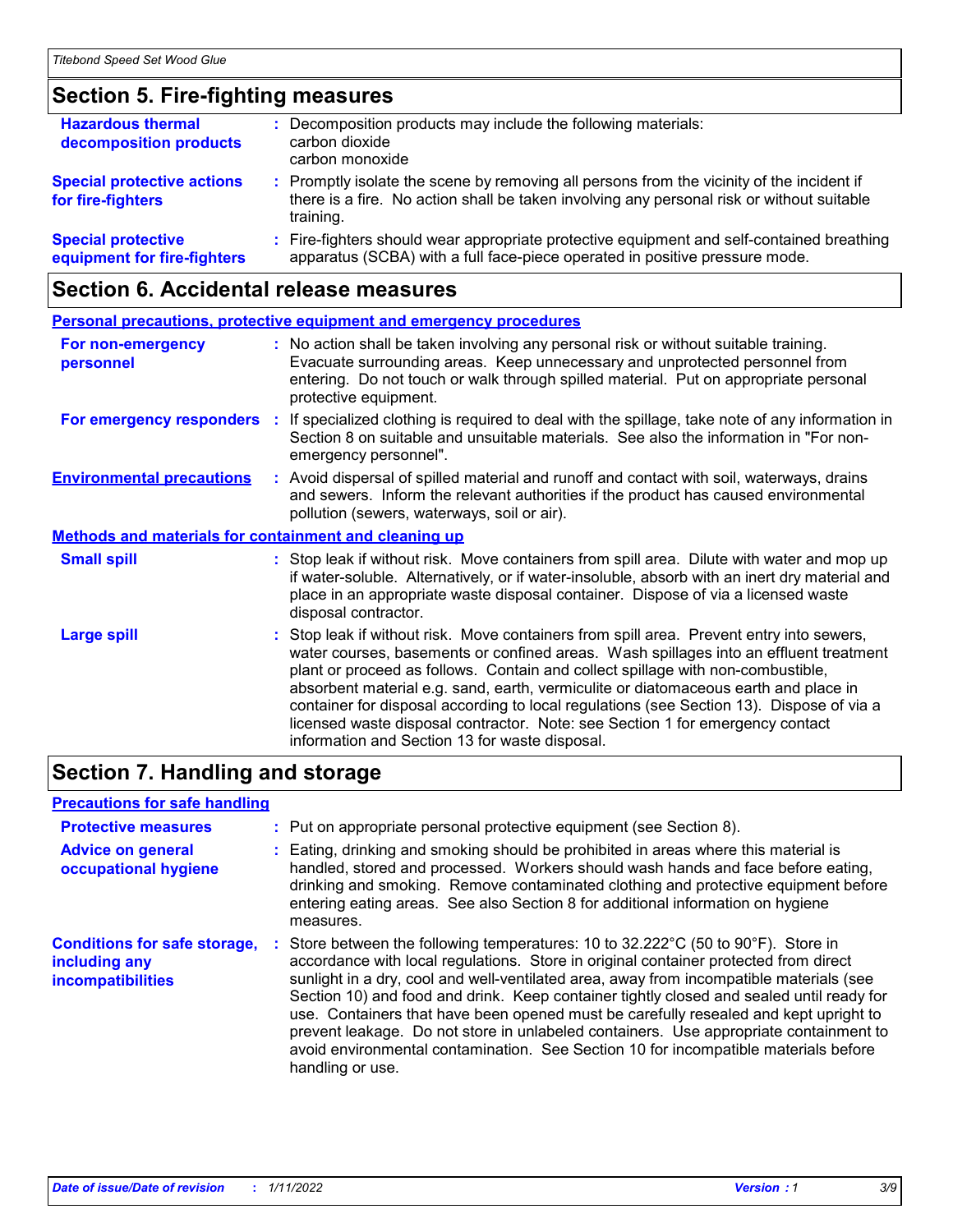### **Section 8. Exposure controls/personal protection**

#### **Control parameters**

| <b>Occupational exposure limits</b><br>None.      |                                                                                                                                                                                                                                                                                                                                                                                                   |
|---------------------------------------------------|---------------------------------------------------------------------------------------------------------------------------------------------------------------------------------------------------------------------------------------------------------------------------------------------------------------------------------------------------------------------------------------------------|
| <b>Appropriate engineering</b><br><b>controls</b> | : Good general ventilation should be sufficient to control worker exposure to airborne<br>contaminants.                                                                                                                                                                                                                                                                                           |
| <b>Environmental exposure</b><br><b>controls</b>  | : Emissions from ventilation or work process equipment should be checked to ensure<br>they comply with the requirements of environmental protection legislation. In some<br>cases, fume scrubbers, filters or engineering modifications to the process equipment<br>will be necessary to reduce emissions to acceptable levels.                                                                   |
| <b>Individual protection measures</b>             |                                                                                                                                                                                                                                                                                                                                                                                                   |
| <b>Hygiene measures</b>                           | : Wash hands, forearms and face thoroughly after handling chemical products, before<br>eating, smoking and using the lavatory and at the end of the working period.<br>Appropriate techniques should be used to remove potentially contaminated clothing.<br>Wash contaminated clothing before reusing. Ensure that eyewash stations and safety<br>showers are close to the workstation location. |
| <b>Eye/face protection</b>                        | : Safety eyewear complying with an approved standard should be used when a risk<br>assessment indicates this is necessary to avoid exposure to liquid splashes, mists,<br>gases or dusts. If contact is possible, the following protection should be worn, unless<br>the assessment indicates a higher degree of protection: safety glasses with side-<br>shields.                                |
| <b>Skin protection</b>                            |                                                                                                                                                                                                                                                                                                                                                                                                   |
| <b>Hand protection</b>                            | : Chemical-resistant, impervious gloves complying with an approved standard should be<br>worn at all times when handling chemical products if a risk assessment indicates this is<br>necessary.                                                                                                                                                                                                   |
| <b>Body protection</b>                            | : Personal protective equipment for the body should be selected based on the task being<br>performed and the risks involved and should be approved by a specialist before<br>handling this product.                                                                                                                                                                                               |
| <b>Other skin protection</b>                      | : Appropriate footwear and any additional skin protection measures should be selected<br>based on the task being performed and the risks involved and should be approved by a<br>specialist before handling this product.                                                                                                                                                                         |
| <b>Respiratory protection</b>                     | Based on the hazard and potential for exposure, select a respirator that meets the<br>appropriate standard or certification. Respirators must be used according to a<br>respiratory protection program to ensure proper fitting, training, and other important<br>aspects of use.                                                                                                                 |

### **Section 9. Physical and chemical properties**

| <b>Appearance</b>                                                       |                               |
|-------------------------------------------------------------------------|-------------------------------|
| <b>Physical state</b>                                                   | : Liquid.                     |
| Color                                                                   | : White.                      |
| Odor                                                                    | $:$ Not available.            |
| <b>Odor threshold</b>                                                   | : Not available.              |
| рH                                                                      | : 4.7                         |
| <b>Melting point</b>                                                    | : Not available.              |
| <b>Boiling point</b>                                                    | : $98.889^{\circ}$ C (210°F)  |
| <b>Flash point</b>                                                      | : Closed cup: Not applicable. |
| <b>Evaporation rate</b>                                                 | $:$ <1 (butyl acetate = 1)    |
| <b>Flammability (solid, gas)</b>                                        | : Not available.              |
| <b>Lower and upper explosive : Not available.</b><br>(flammable) limits |                               |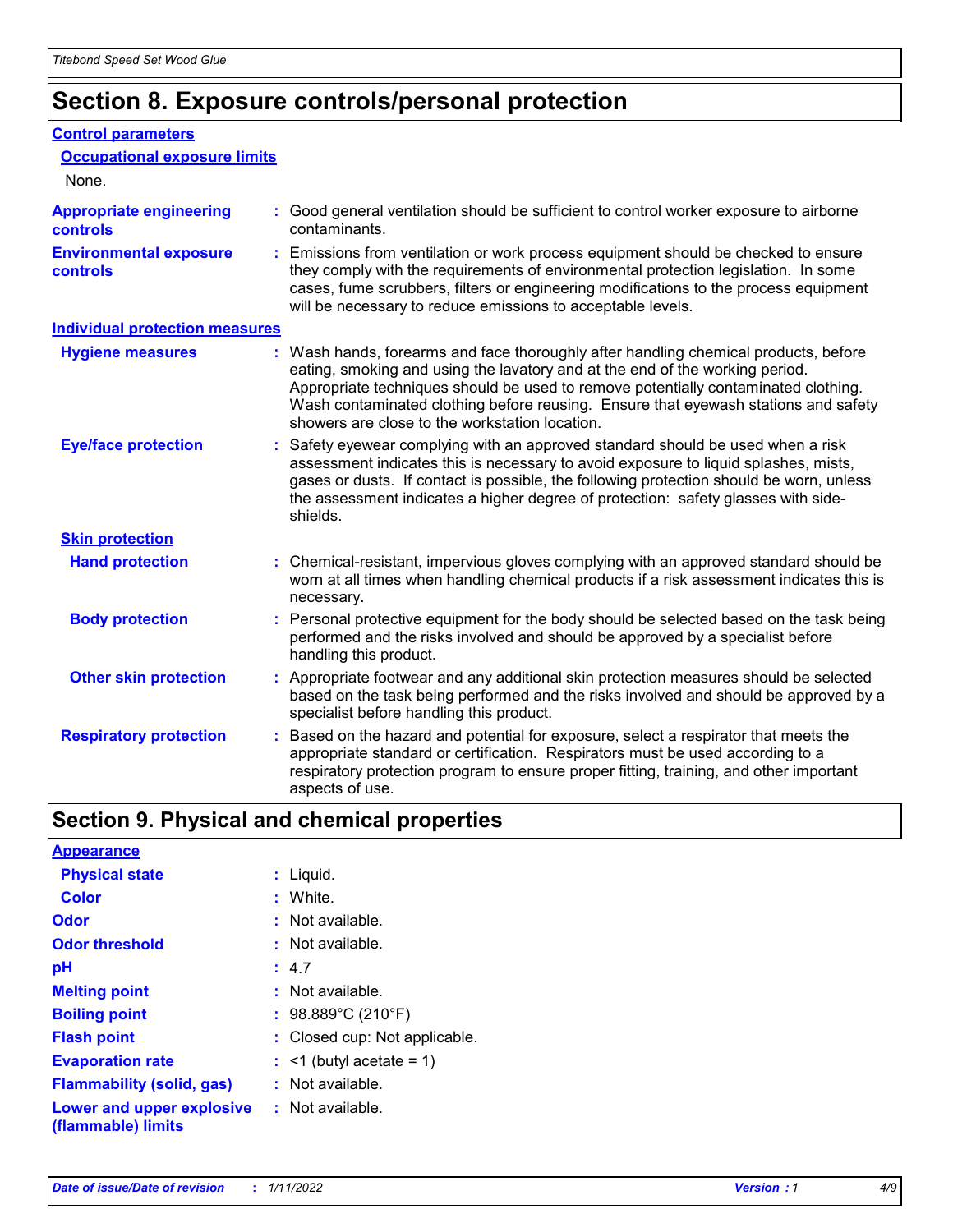### **Section 9. Physical and chemical properties**

| <b>VOC (less water, less)</b><br>exempt solvents) | $: 5.6$ g/l                                                            |
|---------------------------------------------------|------------------------------------------------------------------------|
| <b>Volatility</b>                                 | $: 40\%$ (w/w)                                                         |
| <b>Vapor density</b>                              | $:$ Not available.                                                     |
| <b>Relative density</b>                           | : 1.11                                                                 |
| <b>Solubility</b>                                 | : Easily soluble in the following materials: cold water and hot water. |
| <b>Solubility in water</b>                        | : Not available.                                                       |
| <b>Partition coefficient: n-</b><br>octanol/water | $:$ Not available.                                                     |
| <b>Auto-ignition temperature</b>                  | : Not available.                                                       |
| <b>Decomposition temperature</b>                  | : Not available.                                                       |
| <b>Viscosity</b>                                  | : Not available.                                                       |

### **Section 10. Stability and reactivity**

| <b>Reactivity</b>                            |    | No specific test data related to reactivity available for this product or its ingredients.              |
|----------------------------------------------|----|---------------------------------------------------------------------------------------------------------|
| <b>Chemical stability</b>                    |    | : The product is stable.                                                                                |
| <b>Possibility of hazardous</b><br>reactions |    | : Under normal conditions of storage and use, hazardous reactions will not occur.                       |
| <b>Conditions to avoid</b>                   |    | : No specific data.                                                                                     |
| <b>Incompatible materials</b>                | ÷. | No specific data.                                                                                       |
| <b>Hazardous decomposition</b><br>products   |    | Under normal conditions of storage and use, hazardous decomposition products should<br>not be produced. |

### **Section 11. Toxicological information**

#### **Information on toxicological effects**

#### **Acute toxicity**

Not available.

#### **Irritation/Corrosion**

Not available.

### **Conclusion/Summary**

- 
- **Sensitization**

Not available.

**Mutagenicity** Not available.

**Carcinogenicity** Not available.

**Reproductive toxicity** Not available.

**Teratogenicity** Not available.

- **Skin Example 3 :** Prolonged or repeated contact can defat the skin and lead to irritation, cracking and/or dermatitis.
- **Eyes :** This product may irritate eyes upon contact.
- **Respiratory :** Inhalation of oil mist or vapors at elevated temperatures may cause respiratory irritation.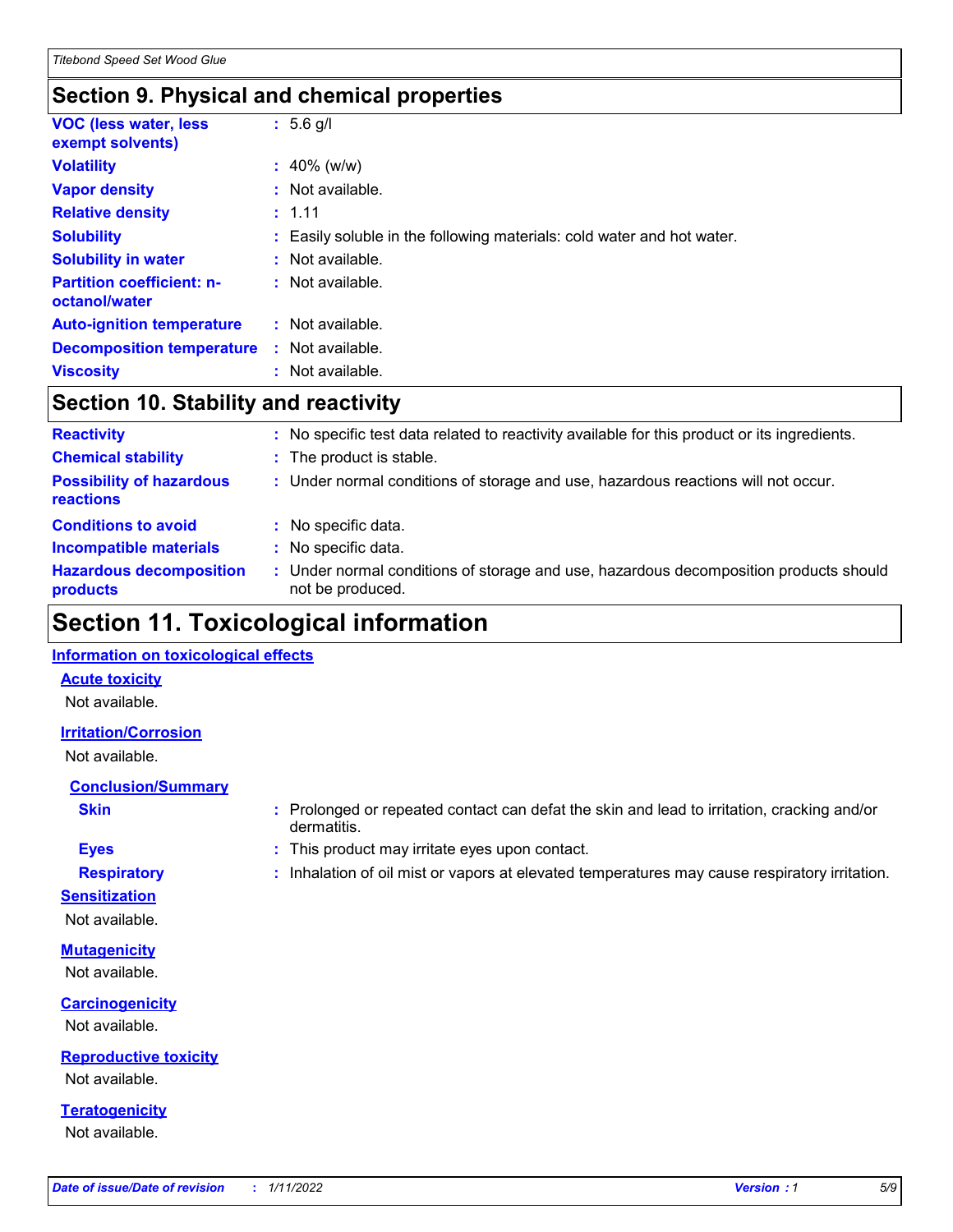### **Section 11. Toxicological information**

| <b>Specific target organ toxicity (single exposure)</b><br>Not available. |                                                                                              |
|---------------------------------------------------------------------------|----------------------------------------------------------------------------------------------|
| <b>Specific target organ toxicity (repeated exposure)</b>                 |                                                                                              |
| Not available.                                                            |                                                                                              |
| <b>Aspiration hazard</b><br>Not available.                                |                                                                                              |
| <b>Information on the likely</b><br>routes of exposure                    | : Routes of entry anticipated: Oral, Inhalation.<br>Routes of entry not anticipated: Dermal. |
| <b>Potential acute health effects</b>                                     |                                                                                              |
| <b>Eye contact</b>                                                        | : This product may irritate eyes upon contact.                                               |
| <b>Inhalation</b>                                                         | : No known significant effects or critical hazards.                                          |
| <b>Skin contact</b>                                                       | : No known significant effects or critical hazards.                                          |
| <b>Ingestion</b>                                                          | : No known significant effects or critical hazards.                                          |
|                                                                           | <b>Symptoms related to the physical, chemical and toxicological characteristics</b>          |
| <b>Eye contact</b>                                                        | : No specific data.                                                                          |
| <b>Inhalation</b>                                                         | : No specific data.                                                                          |
| <b>Skin contact</b>                                                       | : No specific data.                                                                          |
| <b>Ingestion</b>                                                          | : No specific data.                                                                          |
|                                                                           | Delayed and immediate effects and also chronic effects from short and long term exposure     |
| <b>Short term exposure</b>                                                |                                                                                              |
| <b>Potential immediate</b><br>effects                                     | : Not available.                                                                             |
| <b>Potential delayed effects</b>                                          | : Not available.                                                                             |
| <b>Long term exposure</b>                                                 |                                                                                              |
| <b>Potential immediate</b><br>effects                                     | : Not available.                                                                             |
| <b>Potential delayed effects</b>                                          | : Not available.                                                                             |
| <b>Potential chronic health effects</b>                                   |                                                                                              |
| Not available.                                                            |                                                                                              |
| General                                                                   | : No known significant effects or critical hazards.                                          |
| <b>Carcinogenicity</b>                                                    | : No known significant effects or critical hazards.                                          |
| <b>Mutagenicity</b>                                                       | No known significant effects or critical hazards.                                            |
| <b>Teratogenicity</b>                                                     | No known significant effects or critical hazards.                                            |
| <b>Developmental effects</b>                                              | : No known significant effects or critical hazards.                                          |
| <b>Fertility effects</b>                                                  | : No known significant effects or critical hazards.                                          |
| <b>Numerical measures of toxicity</b>                                     |                                                                                              |
| <b>Acute toxicity estimates</b>                                           |                                                                                              |
| Not available                                                             |                                                                                              |

Not available.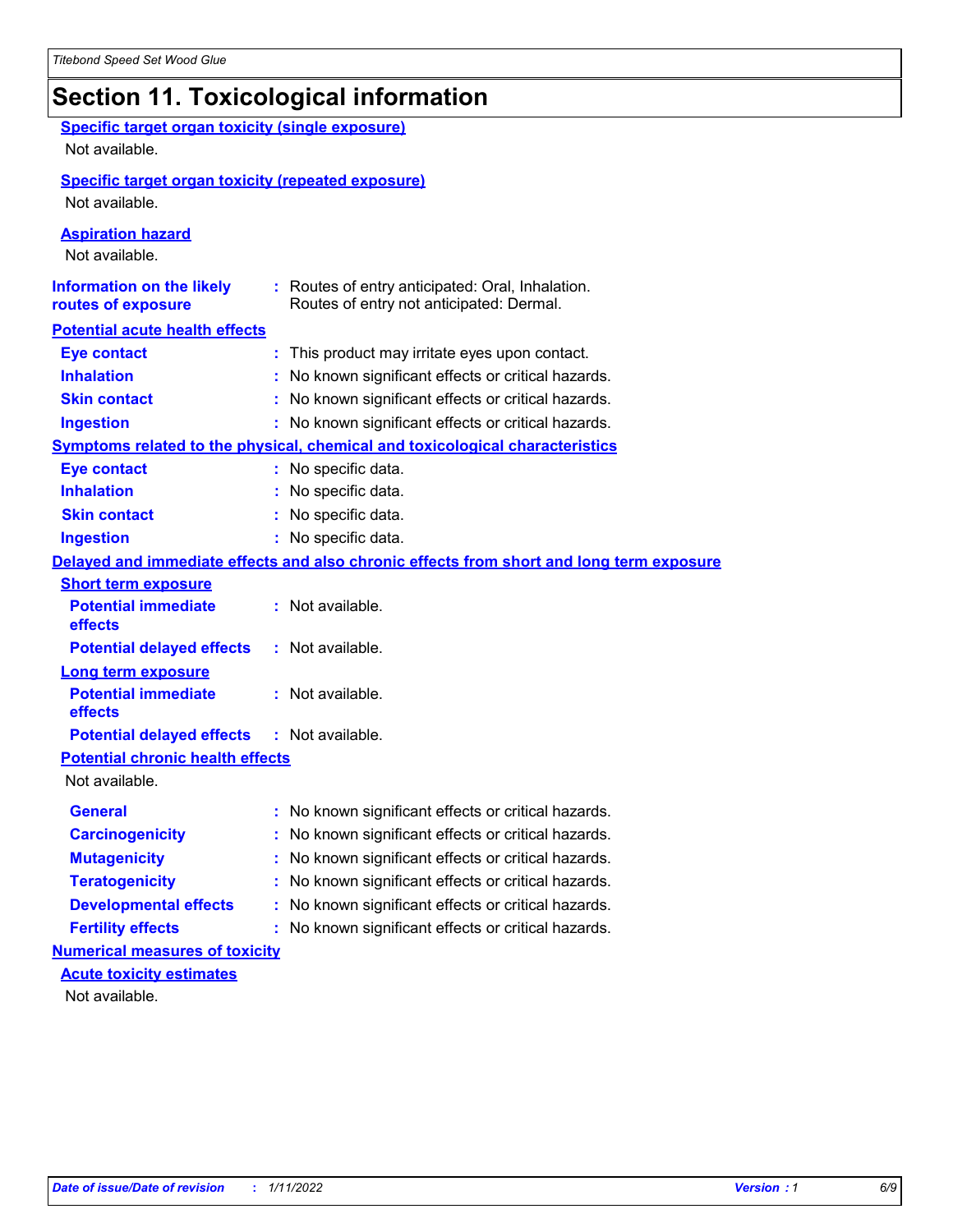### **Section 12. Ecological information**

#### **Toxicity**

Not available.

#### **Persistence and degradability**

**Bioaccumulative potential** Not available. Not available.

| <b>Mobility in soil</b>                                       |                                                     |
|---------------------------------------------------------------|-----------------------------------------------------|
| <b>Soil/water partition</b><br>coefficient (K <sub>oc</sub> ) | : Not available.                                    |
| <b>Other adverse effects</b>                                  | : No known significant effects or critical hazards. |

### **Section 13. Disposal considerations**

The generation of waste should be avoided or minimized wherever possible. Disposal of this product, solutions and any by-products should at all times comply with the requirements of environmental protection and waste disposal legislation and any regional local authority requirements. Dispose of surplus and non-recyclable products via a licensed waste disposal contractor. Waste should not be disposed of untreated to the sewer unless fully compliant with the requirements of all authorities with jurisdiction. Waste packaging should be recycled. Incineration or landfill should only be considered when recycling is not feasible. This material and its container must be disposed of in a safe way. Empty containers or liners may retain some product residues. Avoid dispersal of spilled material and runoff and contact with soil, waterways, drains and sewers. **Disposal methods :**

### **Section 14. Transport information**

|                                      | <b>DOT</b><br><b>Classification</b> | <b>TDG</b><br><b>Classification</b> | <b>Mexico</b><br><b>Classification</b> | <b>ADR/RID</b>               | <b>IMDG</b>              | <b>IATA</b>              |
|--------------------------------------|-------------------------------------|-------------------------------------|----------------------------------------|------------------------------|--------------------------|--------------------------|
| <b>UN number</b>                     | Not regulated.                      | Not regulated.                      | Not regulated.                         | Not regulated.               | Not regulated.           | Not regulated.           |
| <b>UN proper</b><br>shipping name    |                                     |                                     |                                        |                              |                          |                          |
| <b>Transport</b><br>hazard class(es) | $\overline{\phantom{0}}$            | $\overline{\phantom{0}}$            | $\qquad \qquad$                        | $\qquad \qquad \blacksquare$ | $\overline{\phantom{0}}$ | $\overline{\phantom{0}}$ |
| <b>Packing group</b>                 | $\blacksquare$                      | -                                   |                                        | -                            |                          | -                        |
| <b>Environmental</b><br>hazards      | No.                                 | No.                                 | No.                                    | No.                          | No.                      | No.                      |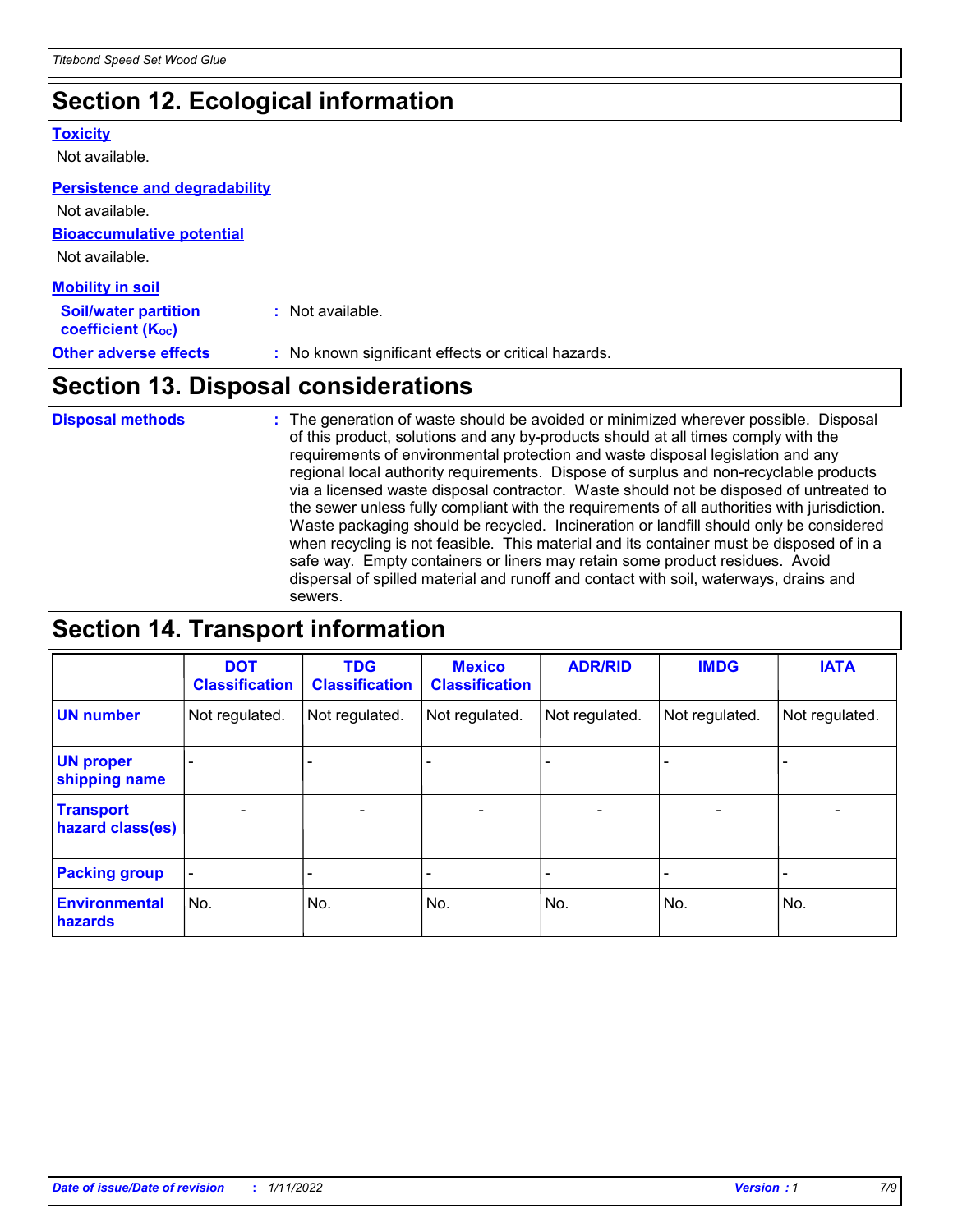### **Section 15. Regulatory information**

#### **U.S. Federal regulations**

#### **SARA 302/304**

#### **Composition/information on ingredients**

No products were found.

| SARA 304 RQ | Not applicable. |
|-------------|-----------------|
|-------------|-----------------|

#### **SARA 311/312**

**Classification :** Not applicable.

### **Composition/information on ingredients**

No products were found.

#### **State regulations**

| <b>Massachusetts</b>       | : None of the components are listed. |
|----------------------------|--------------------------------------|
| <b>New York</b>            | : None of the components are listed. |
| <b>New Jersey</b>          | : None of the components are listed. |
| <b>Pennsylvania</b>        | : None of the components are listed. |
| <b>California Prop. 65</b> |                                      |

None of the components are listed.

#### **International regulations**

|             | <b>Chemical Weapon Convention List Schedules I, II &amp; III Chemicals</b> |  |  |  |
|-------------|----------------------------------------------------------------------------|--|--|--|
| Not listed. |                                                                            |  |  |  |

#### **Montreal Protocol**

Not listed.

#### **Stockholm Convention on Persistent Organic Pollutants** Not listed.

#### **UNECE Aarhus Protocol on POPs and Heavy Metals**

Not listed.

#### **Inventory list**

| <b>China</b>                   |  |
|--------------------------------|--|
| <b>United States TSCA 8(b)</b> |  |
| inventory                      |  |

**:** All components are listed or exempted. **:** All components are listed or exempted.

### **Section 16. Other information**

**Hazardous Material Information System (U.S.A.)**



**Caution: HMIS® ratings are based on a 0-4 rating scale, with 0 representing minimal hazards or risks, and 4 representing significant hazards or risks. Although HMIS® ratings and the associated label are not required on SDSs or products leaving a facility under 29 CFR 1910.1200, the preparer may choose to provide them. HMIS® ratings are to be used with a fully implemented HMIS® program. HMIS® is a registered trademark and service mark of the American Coatings Association, Inc.**